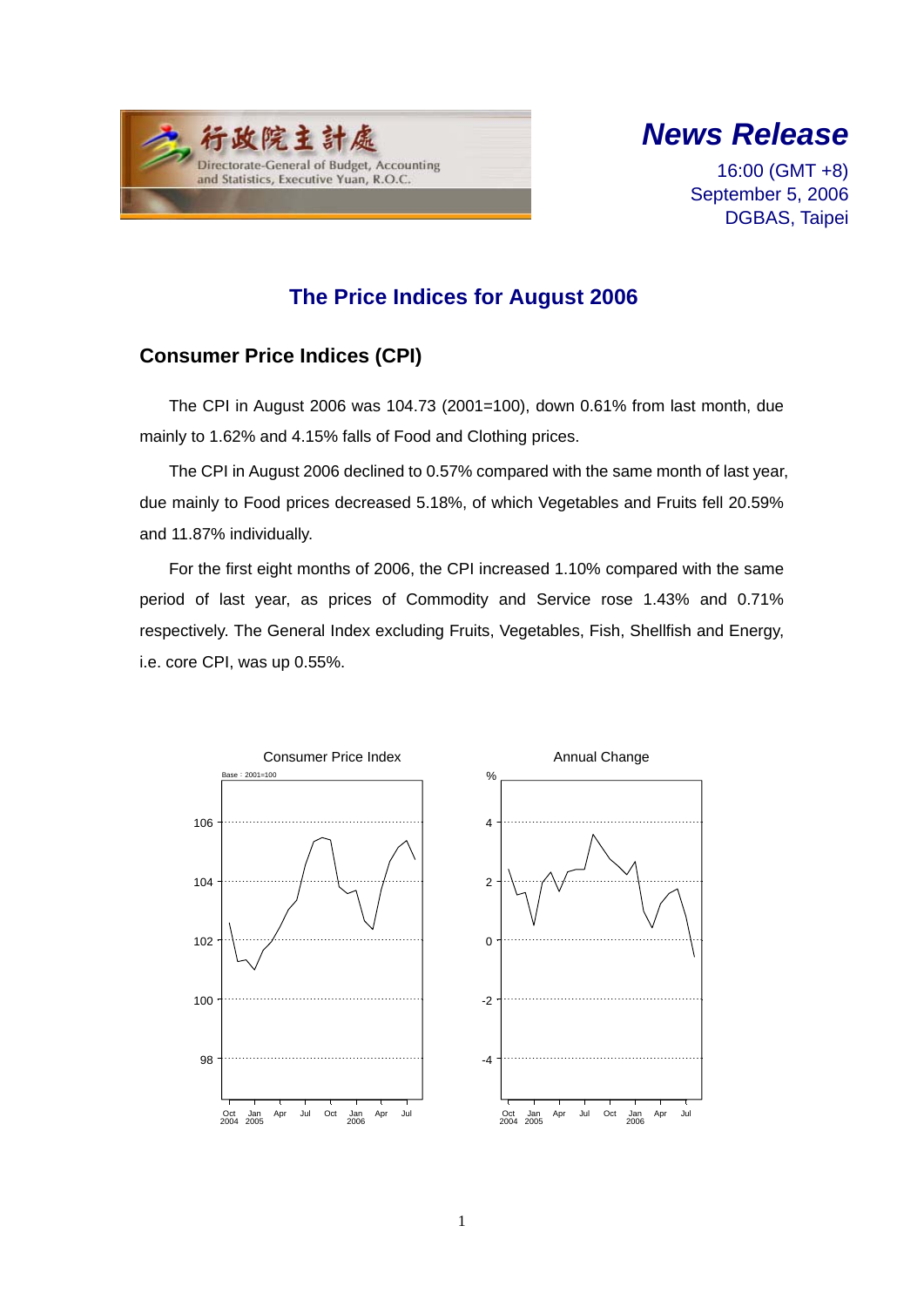#### **Wholesale Price Indices (WPI)**

The WPI in August 2006 was 120.97 (2001=100), up 1.16% from last month, due mainly to prices of Chemicals, Electronic Components & Accessories and Primary Metal Products rose 3.32%, 1.62% and 1.58% respectively.

The WPI in August 2006 jumped 9.02% compared with the same month of last year, due mainly to prices of Primary Metal Products, Petroleum & Coal Products, Minerals Products and Chemicals rose 29.15%, 22.69%, 21.11% and 20.01% individually.

For the first eight months of 2006, the WPI increased 5.29% compared with the same period of last year, of which the Import Price Index and Export Price Index rose 9.60% and 2.25% respectively.



#### **Statistical Tables**

Table1 The Changes of Consumer Price Indices Table2 The Changes of Wholesale Price Indices Table3 The Changes of Import Price Indices Table4 The Changes of Export Price Indices

#### **For Further Information:**

*Statistics Database:* http://eng.stat.gov.tw/ *DGBAS* news releases on the Internet: http://eng.dgbas.gov.tw/ *Tel:* +886-2-23803449; *Fax:* +886-2-23803465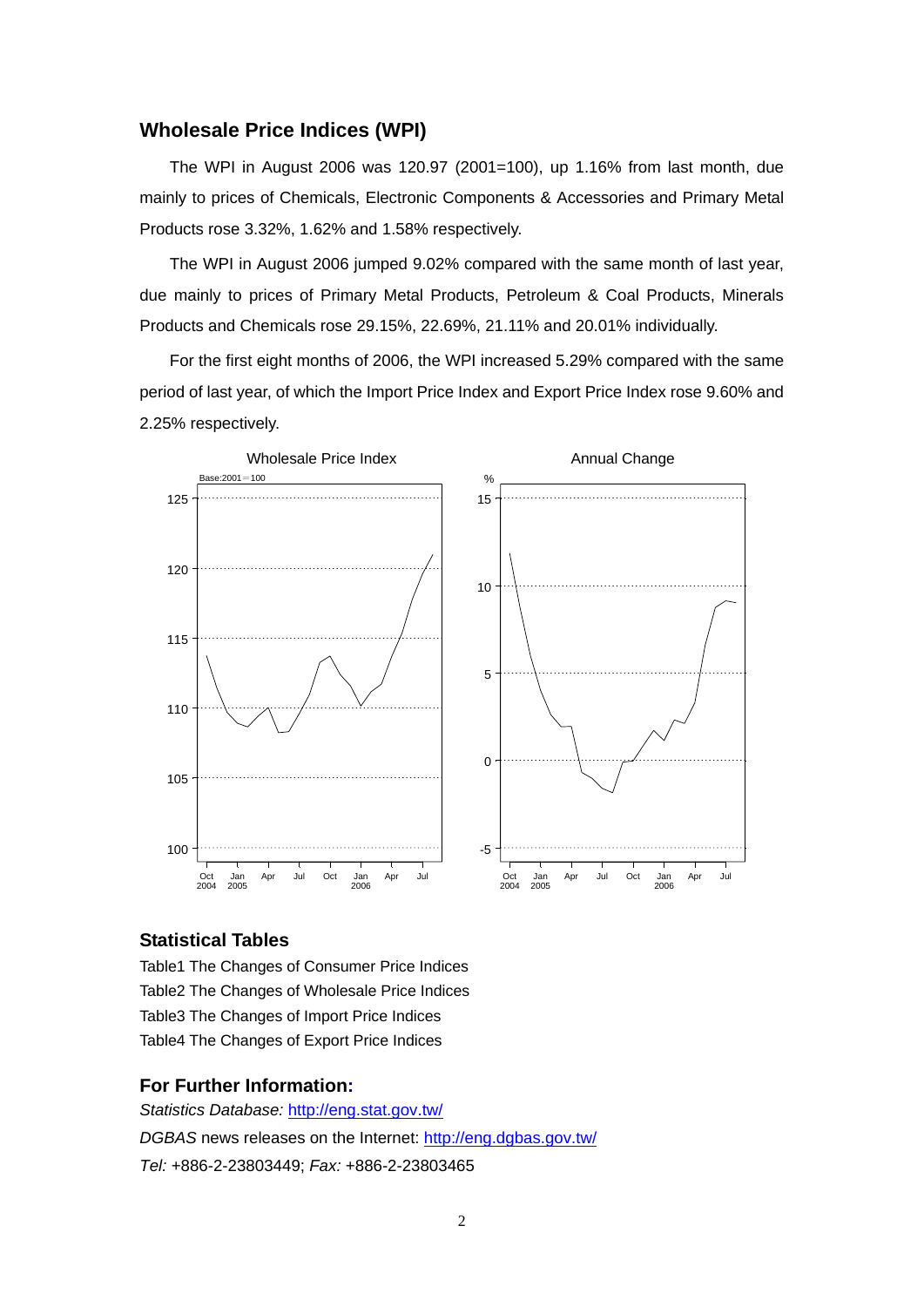### Table 1 The Changes of Consumer Price Indices

Aug. 2006

|                                                                         | Weight   | Index of     | Compared  | Compared  | The First Eight |
|-------------------------------------------------------------------------|----------|--------------|-----------|-----------|-----------------|
|                                                                         | $(\%0)$  | Aug. 2006    | with Last | with the  | Months of       |
|                                                                         |          | $(2001=100)$ | Month     | Same      | 2006            |
| Groups                                                                  |          |              | (% )      | Month of  | Compared with   |
|                                                                         |          |              |           | Last Year | the Same        |
|                                                                         |          |              |           | (%)       | Period of Last  |
|                                                                         |          |              |           |           | Year $(\%)$     |
| General Index                                                           | 1,000.00 | 104.73       | $-0.61$   | $-0.57$   | 1.10            |
| <b>Basic Group</b>                                                      |          |              |           |           |                 |
| 1. Food                                                                 | 250.54   | 113.27       | $-1.62$   | $-5.18$   | 1.23            |
| Meat                                                                    | 25.17    | 112.89       | 0.29      | $-2.62$   | $-1.28$         |
| Fish & Shellfish                                                        | 16.73    | 111.68       | $-0.24$   | 0.85      | $-0.69$         |
| Vegetables                                                              | 27.89    | 152.53       | $-9.69$   | $-20.59$  | $-2.70$         |
| Fruits                                                                  | 27.94    | 110.96       | 0.77      | $-11.87$  | 10.62           |
| 2. Clothing                                                             | 47.46    | 96.99        | $-4.15$   | $-1.45$   | $-2.80$         |
| Garments                                                                | 32.52    | 92.98        | $-5.64$   | $-3.92$   | $-5.13$         |
| 3. Housing                                                              | 307.94   | 99.38        | 0.20      | 1.12      | 0.67            |
| <b>Residential Rent</b>                                                 | 210.96   | 97.61        | 0.01      | 0.22      | 0.16            |
| Water, Electricity & Gas Supply                                         | 37.37    | 112.35       | 1.27      | 5.34      | 2.98            |
| 4. Transportation & Communication                                       | 126.25   | 105.15       | 0.21      | 2.12      | 1.62            |
| Oils                                                                    | 22.63    | 145.05       | 1.19      | 13.44     | 12.29           |
| <b>Communication Services</b>                                           | 77.27    | 97.86        | $-0.07$   | $-0.95$   | $-0.75$         |
| 5. Medicines & Medical Care                                             | 37.37    | 114.59       | $-0.03$   | 1.05      | 4.43            |
| <b>Medical Care Services</b>                                            | 24.96    | 120.96       | 0.00      | 1.53      | 6.15            |
| 6. Education & Entertainment                                            | 161.11   | 99.12        | 0.04      | 0.59      | 0.28            |
| <b>Educational Expense</b>                                              | 118.75   | 100.04       | $-0.02$   | 0.50      | 0.60            |
| 7. Miscellaneous                                                        | 69.33    | 108.68       | $-0.78$   | 3.76      | 3.90            |
| <b>Personal Care Services</b>                                           | 14.01    | 101.45       | 0.00      | 0.70      | 0.71            |
| <b>Commodity and Service Groups</b>                                     |          |              |           |           |                 |
| 1. Commodity                                                            | 528.52   | 108.13       | $-1.13$   | $-1.48$   | 1.43            |
| (Excluding Food)                                                        | 277.97   | 103.47       | $-0.66$   | 2.51      | 1.61            |
| Non-durable Consumer Goods                                              | 384.36   | 113.87       | $-0.99$   | $-1.49$   | 2.68            |
| (Excluding Food)                                                        | 133.81   | 115.16       | 0.19      | 6.14      | 5.47            |
| Semi-durable Consumer Goods                                             | 62.59    | 95.80        | $-3.25$   | $-1.79$   | $-2.88$         |
| <b>Durable Consumer Goods</b>                                           | 81.57    | 89.24        | $-0.25$   | $-1.21$   | $-2.01$         |
| 2. Service                                                              | 471.48   | 100.92       | 0.05      | 0.55      | 0.71            |
| Housing                                                                 | 237.03   | 97.45        | 0.04      | 0.27      | 0.15            |
| Transportation & Communication                                          | 74.10    | 97.76        | $-0.07$   | $-1.06$   | $-0.83$         |
| <b>Medical Care</b>                                                     | 24.69    | 121.62       | 0.00      | 1.54      | 6.19            |
| Education & Entertainment                                               | 104.85   | 105.95       | 0.17      | 1.92      | 1.57            |
| Miscellaneous                                                           | 30.81    | 100.47       | $-0.02$   | 0.53      | 0.51            |
| <b>Special Groups</b>                                                   |          |              |           |           |                 |
| General Index Excluding Fruits & Vegetables                             | 944.17   | 103.21       | $-0.20$   | 0.96      | 0.94            |
| General Index Excluding Food                                            | 749.46   | 101.88       | $-0.22$   | 1.28      | 1.05            |
| General Index Excluding Fruits, Vegetables,<br>Fish, Shellfish & Energy | 873.10   | 101.57       | $-0.31$   | 0.38      | 0.55            |

Note :Due to late reports and corrections by respondents all data are subject to revision 3 months after original publication.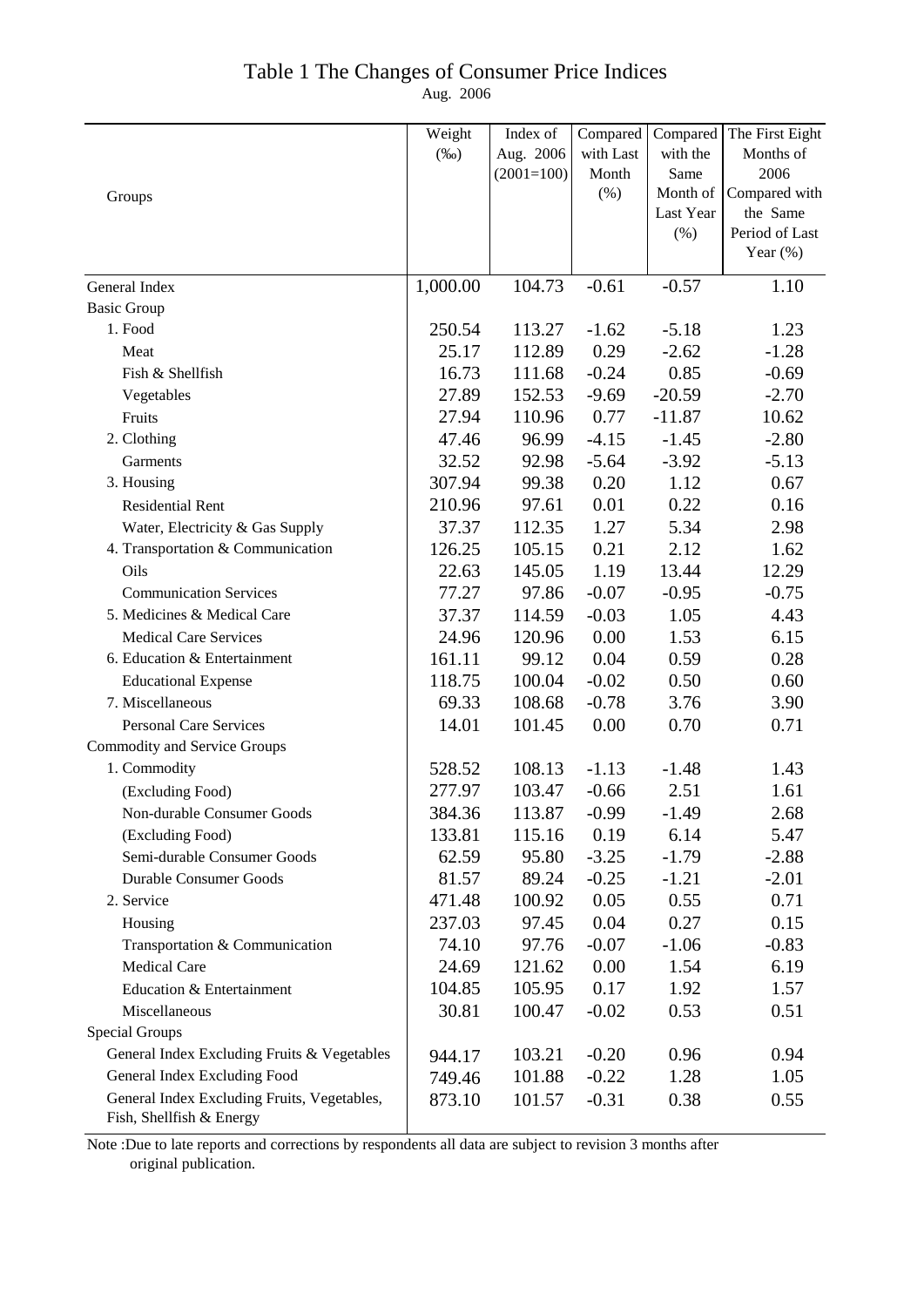# Table 2 The Changes of Wholesale Price Indices

Aug. 2006

| $(\%0)$<br>Aug. 2006<br>with Last<br>with the<br><b>Eight Months</b><br>$(2001=100)$<br>of 2006<br>Month<br>Same<br>(%)<br>Month of<br>Compared<br>Last Year with the Same<br>$(\% )$<br>Period of Last<br>Year $(\%)$<br>1,000.00<br>1.16<br>5.29<br>120.97<br>9.02<br>General Index<br>360.47<br>8.85<br>128.32<br>1.06<br>3.96<br>General Index Excluding Import & Export<br>310.71<br>133.77<br>1.42<br>12.33<br>9.60<br>Import<br>0.97<br>2.25<br>328.82<br>100.86<br>5.40<br>Export<br><b>Basic Group</b><br>$-0.30$<br>$-7.26$<br>$-2.16$<br>1. Agriculture, Forestry, Livestock & Fishery<br>39.30<br>120.42<br>19.89<br>115.97<br>$-1.25$<br>$-11.80$<br>$-0.01$<br>(1) Farm Products<br>0.51<br>0.61<br>10.94<br>5.12<br>164.11<br>(2) Forest Products<br>0.85<br>9.66<br>127.47<br>$-10.18$<br>$-9.94$<br>(3) Livestock & Poultry<br>9.24<br>0.36<br>6.29<br>118.45<br>2.56<br>(4) Aquatic Products<br>37.73<br>255.92<br>1.45<br>21.11<br>28.70<br>2. Minerals Products<br>30.16<br>266.53<br>1.66<br>20.06<br>29.12<br>(1) Energy Minerals<br>3.71<br>209.67<br>0.33<br>41.78<br>28.06<br>(2) Sand, Gravel & Crushed Stone<br>3. Manufacturing Products<br>889.18<br>115.35<br>1.20<br>8.90<br>4.04<br>38.61<br>117.52<br>0.12<br>3.58<br>2.78<br>$(1)$ Food & Beverages<br>4.66<br>0.39<br>148.33<br>10.77<br>7.64<br>(2) Tobaccos<br>37.11<br>105.57<br>1.03<br>3.58<br>1.24<br>(3) Textile Products<br>0.29<br>12.22<br>90.45<br>1.38<br>1.28<br>(4) Ready-made Apparel & Accessories<br>8.47<br>4.05<br>104.57<br>0.64<br>3.14<br>(5) Hides, Skins, Leather & Related Products<br>3.56<br>0.19<br>4.81<br>111.24<br>3.06<br>(6) Lumber & Wood Products<br>8.76<br>0.48<br>3.54<br>110.80<br>2.11<br>(7) Furniture & Fixture<br>0.65<br>3.43<br>0.84<br>105.90<br>(8) Pulp, Paper, Paper Products & Printed<br>21.45<br>63.87<br>3.32<br>20.01<br>6.44<br>190.10<br>(9)Chemicals<br>30.02<br>0.50<br>1.85<br>97.88<br>1.62<br>(10)Chemical Products<br>41.01<br>1.31<br>22.69<br>23.19<br>189.83<br>(11) Petroleum & Coal Products<br>31.42<br>0.51<br>3.68<br>2.37<br>111.66<br>(12) Rubber & Plastic Products<br>14.80<br>$-0.39$<br>5.29<br>1.21<br>117.19<br>(13) Nonmetallic Mineral Products<br>57.25<br>225.09<br>1.58<br>29.15<br>12.08<br>(14) Primary Metal Products<br>30.52<br>133.97<br>0.84<br>8.21<br>$-1.21$<br>(15) Metal Products<br>0.54<br>60.94<br>1.37<br>100.21<br>(16)Machinery<br>0.42<br>(17) Computer, Communication Eq., Audio &<br>63.81<br>0.25<br>129.17<br>$-5.94$<br>$-4.71$<br>Video Equipment<br>76.40<br>1.62<br>0.58<br>$-1.91$<br>176.39<br>(18) Electronic Components & Accessories<br>41.65<br>129.67<br>1.86<br>23.40<br>16.28<br>$(19)$ Electrical Equipments & Apparatus<br>45.15<br>0.09<br>0.45<br>$-0.77$<br>98.98<br>(20) Transportation Equipment & Parts<br>19.24<br>2.30<br>96.63<br>0.61<br>1.09<br>(21) Precision Instruments<br>12.91<br>0.29<br>1.97<br>(22) Miscellaneous Products<br>106.03<br>3.41<br>4. Water Supply, Electricity & Gas<br>33.79<br>0.75<br>8.04<br>2.97<br>115.61<br>By Stage of Processing<br>61.00<br>206.61<br>1.29<br>15.59<br>19.03<br>1.Raw Materials<br>413.28<br>132.82<br>13.68<br>1.61<br>6.24<br>2. Intermediate Materials<br>196.90<br>0.15<br>$-0.20$<br>0.79<br>101.90<br>3. Finished Goods<br>91.82<br>0.33<br>0.39<br>68.55<br>$-0.48$<br>(1) Capital Goods<br>128.35<br>0.07<br>$-0.47$<br>107.04<br>1.37<br>(2) Consumer Goods<br>Special Groups<br>130.70<br>671.18<br>1.22<br>10.44<br>6.51<br>General Index Excluding Exports<br>689.29<br>1.03<br>7.41<br>3.25<br>115.44<br>General Index Excluding Imports<br>211.51<br>0.42<br>3.43<br>2.17<br>107.05<br>Non Heavy Chemical Industrial Products<br>677.67<br>10.60<br>117.99<br>1.44<br>4.60<br>Heavy Chemical Industrial Products | Groups | Weight | Index of | Compared | Compared | The First |
|-------------------------------------------------------------------------------------------------------------------------------------------------------------------------------------------------------------------------------------------------------------------------------------------------------------------------------------------------------------------------------------------------------------------------------------------------------------------------------------------------------------------------------------------------------------------------------------------------------------------------------------------------------------------------------------------------------------------------------------------------------------------------------------------------------------------------------------------------------------------------------------------------------------------------------------------------------------------------------------------------------------------------------------------------------------------------------------------------------------------------------------------------------------------------------------------------------------------------------------------------------------------------------------------------------------------------------------------------------------------------------------------------------------------------------------------------------------------------------------------------------------------------------------------------------------------------------------------------------------------------------------------------------------------------------------------------------------------------------------------------------------------------------------------------------------------------------------------------------------------------------------------------------------------------------------------------------------------------------------------------------------------------------------------------------------------------------------------------------------------------------------------------------------------------------------------------------------------------------------------------------------------------------------------------------------------------------------------------------------------------------------------------------------------------------------------------------------------------------------------------------------------------------------------------------------------------------------------------------------------------------------------------------------------------------------------------------------------------------------------------------------------------------------------------------------------------------------------------------------------------------------------------------------------------------------------------------------------------------------------------------------------------------------------------------------------------------------------------------------------------------------------------------------------------------------------------------------------------------------------------------------------------------------------------------------------------------------------------------------------------------------------------------------------------------------------------------------------------------------------------------------------------------------------------------------------------------------------------------------------------------------------------------------------------------------------------------------------------------------------------------------------------------------------------------|--------|--------|----------|----------|----------|-----------|
|                                                                                                                                                                                                                                                                                                                                                                                                                                                                                                                                                                                                                                                                                                                                                                                                                                                                                                                                                                                                                                                                                                                                                                                                                                                                                                                                                                                                                                                                                                                                                                                                                                                                                                                                                                                                                                                                                                                                                                                                                                                                                                                                                                                                                                                                                                                                                                                                                                                                                                                                                                                                                                                                                                                                                                                                                                                                                                                                                                                                                                                                                                                                                                                                                                                                                                                                                                                                                                                                                                                                                                                                                                                                                                                                                                                                       |        |        |          |          |          |           |
|                                                                                                                                                                                                                                                                                                                                                                                                                                                                                                                                                                                                                                                                                                                                                                                                                                                                                                                                                                                                                                                                                                                                                                                                                                                                                                                                                                                                                                                                                                                                                                                                                                                                                                                                                                                                                                                                                                                                                                                                                                                                                                                                                                                                                                                                                                                                                                                                                                                                                                                                                                                                                                                                                                                                                                                                                                                                                                                                                                                                                                                                                                                                                                                                                                                                                                                                                                                                                                                                                                                                                                                                                                                                                                                                                                                                       |        |        |          |          |          |           |
|                                                                                                                                                                                                                                                                                                                                                                                                                                                                                                                                                                                                                                                                                                                                                                                                                                                                                                                                                                                                                                                                                                                                                                                                                                                                                                                                                                                                                                                                                                                                                                                                                                                                                                                                                                                                                                                                                                                                                                                                                                                                                                                                                                                                                                                                                                                                                                                                                                                                                                                                                                                                                                                                                                                                                                                                                                                                                                                                                                                                                                                                                                                                                                                                                                                                                                                                                                                                                                                                                                                                                                                                                                                                                                                                                                                                       |        |        |          |          |          |           |
|                                                                                                                                                                                                                                                                                                                                                                                                                                                                                                                                                                                                                                                                                                                                                                                                                                                                                                                                                                                                                                                                                                                                                                                                                                                                                                                                                                                                                                                                                                                                                                                                                                                                                                                                                                                                                                                                                                                                                                                                                                                                                                                                                                                                                                                                                                                                                                                                                                                                                                                                                                                                                                                                                                                                                                                                                                                                                                                                                                                                                                                                                                                                                                                                                                                                                                                                                                                                                                                                                                                                                                                                                                                                                                                                                                                                       |        |        |          |          |          |           |
|                                                                                                                                                                                                                                                                                                                                                                                                                                                                                                                                                                                                                                                                                                                                                                                                                                                                                                                                                                                                                                                                                                                                                                                                                                                                                                                                                                                                                                                                                                                                                                                                                                                                                                                                                                                                                                                                                                                                                                                                                                                                                                                                                                                                                                                                                                                                                                                                                                                                                                                                                                                                                                                                                                                                                                                                                                                                                                                                                                                                                                                                                                                                                                                                                                                                                                                                                                                                                                                                                                                                                                                                                                                                                                                                                                                                       |        |        |          |          |          |           |
|                                                                                                                                                                                                                                                                                                                                                                                                                                                                                                                                                                                                                                                                                                                                                                                                                                                                                                                                                                                                                                                                                                                                                                                                                                                                                                                                                                                                                                                                                                                                                                                                                                                                                                                                                                                                                                                                                                                                                                                                                                                                                                                                                                                                                                                                                                                                                                                                                                                                                                                                                                                                                                                                                                                                                                                                                                                                                                                                                                                                                                                                                                                                                                                                                                                                                                                                                                                                                                                                                                                                                                                                                                                                                                                                                                                                       |        |        |          |          |          |           |
|                                                                                                                                                                                                                                                                                                                                                                                                                                                                                                                                                                                                                                                                                                                                                                                                                                                                                                                                                                                                                                                                                                                                                                                                                                                                                                                                                                                                                                                                                                                                                                                                                                                                                                                                                                                                                                                                                                                                                                                                                                                                                                                                                                                                                                                                                                                                                                                                                                                                                                                                                                                                                                                                                                                                                                                                                                                                                                                                                                                                                                                                                                                                                                                                                                                                                                                                                                                                                                                                                                                                                                                                                                                                                                                                                                                                       |        |        |          |          |          |           |
|                                                                                                                                                                                                                                                                                                                                                                                                                                                                                                                                                                                                                                                                                                                                                                                                                                                                                                                                                                                                                                                                                                                                                                                                                                                                                                                                                                                                                                                                                                                                                                                                                                                                                                                                                                                                                                                                                                                                                                                                                                                                                                                                                                                                                                                                                                                                                                                                                                                                                                                                                                                                                                                                                                                                                                                                                                                                                                                                                                                                                                                                                                                                                                                                                                                                                                                                                                                                                                                                                                                                                                                                                                                                                                                                                                                                       |        |        |          |          |          |           |
|                                                                                                                                                                                                                                                                                                                                                                                                                                                                                                                                                                                                                                                                                                                                                                                                                                                                                                                                                                                                                                                                                                                                                                                                                                                                                                                                                                                                                                                                                                                                                                                                                                                                                                                                                                                                                                                                                                                                                                                                                                                                                                                                                                                                                                                                                                                                                                                                                                                                                                                                                                                                                                                                                                                                                                                                                                                                                                                                                                                                                                                                                                                                                                                                                                                                                                                                                                                                                                                                                                                                                                                                                                                                                                                                                                                                       |        |        |          |          |          |           |
|                                                                                                                                                                                                                                                                                                                                                                                                                                                                                                                                                                                                                                                                                                                                                                                                                                                                                                                                                                                                                                                                                                                                                                                                                                                                                                                                                                                                                                                                                                                                                                                                                                                                                                                                                                                                                                                                                                                                                                                                                                                                                                                                                                                                                                                                                                                                                                                                                                                                                                                                                                                                                                                                                                                                                                                                                                                                                                                                                                                                                                                                                                                                                                                                                                                                                                                                                                                                                                                                                                                                                                                                                                                                                                                                                                                                       |        |        |          |          |          |           |
|                                                                                                                                                                                                                                                                                                                                                                                                                                                                                                                                                                                                                                                                                                                                                                                                                                                                                                                                                                                                                                                                                                                                                                                                                                                                                                                                                                                                                                                                                                                                                                                                                                                                                                                                                                                                                                                                                                                                                                                                                                                                                                                                                                                                                                                                                                                                                                                                                                                                                                                                                                                                                                                                                                                                                                                                                                                                                                                                                                                                                                                                                                                                                                                                                                                                                                                                                                                                                                                                                                                                                                                                                                                                                                                                                                                                       |        |        |          |          |          |           |
|                                                                                                                                                                                                                                                                                                                                                                                                                                                                                                                                                                                                                                                                                                                                                                                                                                                                                                                                                                                                                                                                                                                                                                                                                                                                                                                                                                                                                                                                                                                                                                                                                                                                                                                                                                                                                                                                                                                                                                                                                                                                                                                                                                                                                                                                                                                                                                                                                                                                                                                                                                                                                                                                                                                                                                                                                                                                                                                                                                                                                                                                                                                                                                                                                                                                                                                                                                                                                                                                                                                                                                                                                                                                                                                                                                                                       |        |        |          |          |          |           |
|                                                                                                                                                                                                                                                                                                                                                                                                                                                                                                                                                                                                                                                                                                                                                                                                                                                                                                                                                                                                                                                                                                                                                                                                                                                                                                                                                                                                                                                                                                                                                                                                                                                                                                                                                                                                                                                                                                                                                                                                                                                                                                                                                                                                                                                                                                                                                                                                                                                                                                                                                                                                                                                                                                                                                                                                                                                                                                                                                                                                                                                                                                                                                                                                                                                                                                                                                                                                                                                                                                                                                                                                                                                                                                                                                                                                       |        |        |          |          |          |           |
|                                                                                                                                                                                                                                                                                                                                                                                                                                                                                                                                                                                                                                                                                                                                                                                                                                                                                                                                                                                                                                                                                                                                                                                                                                                                                                                                                                                                                                                                                                                                                                                                                                                                                                                                                                                                                                                                                                                                                                                                                                                                                                                                                                                                                                                                                                                                                                                                                                                                                                                                                                                                                                                                                                                                                                                                                                                                                                                                                                                                                                                                                                                                                                                                                                                                                                                                                                                                                                                                                                                                                                                                                                                                                                                                                                                                       |        |        |          |          |          |           |
|                                                                                                                                                                                                                                                                                                                                                                                                                                                                                                                                                                                                                                                                                                                                                                                                                                                                                                                                                                                                                                                                                                                                                                                                                                                                                                                                                                                                                                                                                                                                                                                                                                                                                                                                                                                                                                                                                                                                                                                                                                                                                                                                                                                                                                                                                                                                                                                                                                                                                                                                                                                                                                                                                                                                                                                                                                                                                                                                                                                                                                                                                                                                                                                                                                                                                                                                                                                                                                                                                                                                                                                                                                                                                                                                                                                                       |        |        |          |          |          |           |
|                                                                                                                                                                                                                                                                                                                                                                                                                                                                                                                                                                                                                                                                                                                                                                                                                                                                                                                                                                                                                                                                                                                                                                                                                                                                                                                                                                                                                                                                                                                                                                                                                                                                                                                                                                                                                                                                                                                                                                                                                                                                                                                                                                                                                                                                                                                                                                                                                                                                                                                                                                                                                                                                                                                                                                                                                                                                                                                                                                                                                                                                                                                                                                                                                                                                                                                                                                                                                                                                                                                                                                                                                                                                                                                                                                                                       |        |        |          |          |          |           |
|                                                                                                                                                                                                                                                                                                                                                                                                                                                                                                                                                                                                                                                                                                                                                                                                                                                                                                                                                                                                                                                                                                                                                                                                                                                                                                                                                                                                                                                                                                                                                                                                                                                                                                                                                                                                                                                                                                                                                                                                                                                                                                                                                                                                                                                                                                                                                                                                                                                                                                                                                                                                                                                                                                                                                                                                                                                                                                                                                                                                                                                                                                                                                                                                                                                                                                                                                                                                                                                                                                                                                                                                                                                                                                                                                                                                       |        |        |          |          |          |           |
|                                                                                                                                                                                                                                                                                                                                                                                                                                                                                                                                                                                                                                                                                                                                                                                                                                                                                                                                                                                                                                                                                                                                                                                                                                                                                                                                                                                                                                                                                                                                                                                                                                                                                                                                                                                                                                                                                                                                                                                                                                                                                                                                                                                                                                                                                                                                                                                                                                                                                                                                                                                                                                                                                                                                                                                                                                                                                                                                                                                                                                                                                                                                                                                                                                                                                                                                                                                                                                                                                                                                                                                                                                                                                                                                                                                                       |        |        |          |          |          |           |
|                                                                                                                                                                                                                                                                                                                                                                                                                                                                                                                                                                                                                                                                                                                                                                                                                                                                                                                                                                                                                                                                                                                                                                                                                                                                                                                                                                                                                                                                                                                                                                                                                                                                                                                                                                                                                                                                                                                                                                                                                                                                                                                                                                                                                                                                                                                                                                                                                                                                                                                                                                                                                                                                                                                                                                                                                                                                                                                                                                                                                                                                                                                                                                                                                                                                                                                                                                                                                                                                                                                                                                                                                                                                                                                                                                                                       |        |        |          |          |          |           |
|                                                                                                                                                                                                                                                                                                                                                                                                                                                                                                                                                                                                                                                                                                                                                                                                                                                                                                                                                                                                                                                                                                                                                                                                                                                                                                                                                                                                                                                                                                                                                                                                                                                                                                                                                                                                                                                                                                                                                                                                                                                                                                                                                                                                                                                                                                                                                                                                                                                                                                                                                                                                                                                                                                                                                                                                                                                                                                                                                                                                                                                                                                                                                                                                                                                                                                                                                                                                                                                                                                                                                                                                                                                                                                                                                                                                       |        |        |          |          |          |           |
|                                                                                                                                                                                                                                                                                                                                                                                                                                                                                                                                                                                                                                                                                                                                                                                                                                                                                                                                                                                                                                                                                                                                                                                                                                                                                                                                                                                                                                                                                                                                                                                                                                                                                                                                                                                                                                                                                                                                                                                                                                                                                                                                                                                                                                                                                                                                                                                                                                                                                                                                                                                                                                                                                                                                                                                                                                                                                                                                                                                                                                                                                                                                                                                                                                                                                                                                                                                                                                                                                                                                                                                                                                                                                                                                                                                                       |        |        |          |          |          |           |
|                                                                                                                                                                                                                                                                                                                                                                                                                                                                                                                                                                                                                                                                                                                                                                                                                                                                                                                                                                                                                                                                                                                                                                                                                                                                                                                                                                                                                                                                                                                                                                                                                                                                                                                                                                                                                                                                                                                                                                                                                                                                                                                                                                                                                                                                                                                                                                                                                                                                                                                                                                                                                                                                                                                                                                                                                                                                                                                                                                                                                                                                                                                                                                                                                                                                                                                                                                                                                                                                                                                                                                                                                                                                                                                                                                                                       |        |        |          |          |          |           |
|                                                                                                                                                                                                                                                                                                                                                                                                                                                                                                                                                                                                                                                                                                                                                                                                                                                                                                                                                                                                                                                                                                                                                                                                                                                                                                                                                                                                                                                                                                                                                                                                                                                                                                                                                                                                                                                                                                                                                                                                                                                                                                                                                                                                                                                                                                                                                                                                                                                                                                                                                                                                                                                                                                                                                                                                                                                                                                                                                                                                                                                                                                                                                                                                                                                                                                                                                                                                                                                                                                                                                                                                                                                                                                                                                                                                       |        |        |          |          |          |           |
|                                                                                                                                                                                                                                                                                                                                                                                                                                                                                                                                                                                                                                                                                                                                                                                                                                                                                                                                                                                                                                                                                                                                                                                                                                                                                                                                                                                                                                                                                                                                                                                                                                                                                                                                                                                                                                                                                                                                                                                                                                                                                                                                                                                                                                                                                                                                                                                                                                                                                                                                                                                                                                                                                                                                                                                                                                                                                                                                                                                                                                                                                                                                                                                                                                                                                                                                                                                                                                                                                                                                                                                                                                                                                                                                                                                                       |        |        |          |          |          |           |
|                                                                                                                                                                                                                                                                                                                                                                                                                                                                                                                                                                                                                                                                                                                                                                                                                                                                                                                                                                                                                                                                                                                                                                                                                                                                                                                                                                                                                                                                                                                                                                                                                                                                                                                                                                                                                                                                                                                                                                                                                                                                                                                                                                                                                                                                                                                                                                                                                                                                                                                                                                                                                                                                                                                                                                                                                                                                                                                                                                                                                                                                                                                                                                                                                                                                                                                                                                                                                                                                                                                                                                                                                                                                                                                                                                                                       |        |        |          |          |          |           |
|                                                                                                                                                                                                                                                                                                                                                                                                                                                                                                                                                                                                                                                                                                                                                                                                                                                                                                                                                                                                                                                                                                                                                                                                                                                                                                                                                                                                                                                                                                                                                                                                                                                                                                                                                                                                                                                                                                                                                                                                                                                                                                                                                                                                                                                                                                                                                                                                                                                                                                                                                                                                                                                                                                                                                                                                                                                                                                                                                                                                                                                                                                                                                                                                                                                                                                                                                                                                                                                                                                                                                                                                                                                                                                                                                                                                       |        |        |          |          |          |           |
|                                                                                                                                                                                                                                                                                                                                                                                                                                                                                                                                                                                                                                                                                                                                                                                                                                                                                                                                                                                                                                                                                                                                                                                                                                                                                                                                                                                                                                                                                                                                                                                                                                                                                                                                                                                                                                                                                                                                                                                                                                                                                                                                                                                                                                                                                                                                                                                                                                                                                                                                                                                                                                                                                                                                                                                                                                                                                                                                                                                                                                                                                                                                                                                                                                                                                                                                                                                                                                                                                                                                                                                                                                                                                                                                                                                                       |        |        |          |          |          |           |
|                                                                                                                                                                                                                                                                                                                                                                                                                                                                                                                                                                                                                                                                                                                                                                                                                                                                                                                                                                                                                                                                                                                                                                                                                                                                                                                                                                                                                                                                                                                                                                                                                                                                                                                                                                                                                                                                                                                                                                                                                                                                                                                                                                                                                                                                                                                                                                                                                                                                                                                                                                                                                                                                                                                                                                                                                                                                                                                                                                                                                                                                                                                                                                                                                                                                                                                                                                                                                                                                                                                                                                                                                                                                                                                                                                                                       |        |        |          |          |          |           |
|                                                                                                                                                                                                                                                                                                                                                                                                                                                                                                                                                                                                                                                                                                                                                                                                                                                                                                                                                                                                                                                                                                                                                                                                                                                                                                                                                                                                                                                                                                                                                                                                                                                                                                                                                                                                                                                                                                                                                                                                                                                                                                                                                                                                                                                                                                                                                                                                                                                                                                                                                                                                                                                                                                                                                                                                                                                                                                                                                                                                                                                                                                                                                                                                                                                                                                                                                                                                                                                                                                                                                                                                                                                                                                                                                                                                       |        |        |          |          |          |           |
|                                                                                                                                                                                                                                                                                                                                                                                                                                                                                                                                                                                                                                                                                                                                                                                                                                                                                                                                                                                                                                                                                                                                                                                                                                                                                                                                                                                                                                                                                                                                                                                                                                                                                                                                                                                                                                                                                                                                                                                                                                                                                                                                                                                                                                                                                                                                                                                                                                                                                                                                                                                                                                                                                                                                                                                                                                                                                                                                                                                                                                                                                                                                                                                                                                                                                                                                                                                                                                                                                                                                                                                                                                                                                                                                                                                                       |        |        |          |          |          |           |
|                                                                                                                                                                                                                                                                                                                                                                                                                                                                                                                                                                                                                                                                                                                                                                                                                                                                                                                                                                                                                                                                                                                                                                                                                                                                                                                                                                                                                                                                                                                                                                                                                                                                                                                                                                                                                                                                                                                                                                                                                                                                                                                                                                                                                                                                                                                                                                                                                                                                                                                                                                                                                                                                                                                                                                                                                                                                                                                                                                                                                                                                                                                                                                                                                                                                                                                                                                                                                                                                                                                                                                                                                                                                                                                                                                                                       |        |        |          |          |          |           |
|                                                                                                                                                                                                                                                                                                                                                                                                                                                                                                                                                                                                                                                                                                                                                                                                                                                                                                                                                                                                                                                                                                                                                                                                                                                                                                                                                                                                                                                                                                                                                                                                                                                                                                                                                                                                                                                                                                                                                                                                                                                                                                                                                                                                                                                                                                                                                                                                                                                                                                                                                                                                                                                                                                                                                                                                                                                                                                                                                                                                                                                                                                                                                                                                                                                                                                                                                                                                                                                                                                                                                                                                                                                                                                                                                                                                       |        |        |          |          |          |           |
|                                                                                                                                                                                                                                                                                                                                                                                                                                                                                                                                                                                                                                                                                                                                                                                                                                                                                                                                                                                                                                                                                                                                                                                                                                                                                                                                                                                                                                                                                                                                                                                                                                                                                                                                                                                                                                                                                                                                                                                                                                                                                                                                                                                                                                                                                                                                                                                                                                                                                                                                                                                                                                                                                                                                                                                                                                                                                                                                                                                                                                                                                                                                                                                                                                                                                                                                                                                                                                                                                                                                                                                                                                                                                                                                                                                                       |        |        |          |          |          |           |
|                                                                                                                                                                                                                                                                                                                                                                                                                                                                                                                                                                                                                                                                                                                                                                                                                                                                                                                                                                                                                                                                                                                                                                                                                                                                                                                                                                                                                                                                                                                                                                                                                                                                                                                                                                                                                                                                                                                                                                                                                                                                                                                                                                                                                                                                                                                                                                                                                                                                                                                                                                                                                                                                                                                                                                                                                                                                                                                                                                                                                                                                                                                                                                                                                                                                                                                                                                                                                                                                                                                                                                                                                                                                                                                                                                                                       |        |        |          |          |          |           |
|                                                                                                                                                                                                                                                                                                                                                                                                                                                                                                                                                                                                                                                                                                                                                                                                                                                                                                                                                                                                                                                                                                                                                                                                                                                                                                                                                                                                                                                                                                                                                                                                                                                                                                                                                                                                                                                                                                                                                                                                                                                                                                                                                                                                                                                                                                                                                                                                                                                                                                                                                                                                                                                                                                                                                                                                                                                                                                                                                                                                                                                                                                                                                                                                                                                                                                                                                                                                                                                                                                                                                                                                                                                                                                                                                                                                       |        |        |          |          |          |           |
|                                                                                                                                                                                                                                                                                                                                                                                                                                                                                                                                                                                                                                                                                                                                                                                                                                                                                                                                                                                                                                                                                                                                                                                                                                                                                                                                                                                                                                                                                                                                                                                                                                                                                                                                                                                                                                                                                                                                                                                                                                                                                                                                                                                                                                                                                                                                                                                                                                                                                                                                                                                                                                                                                                                                                                                                                                                                                                                                                                                                                                                                                                                                                                                                                                                                                                                                                                                                                                                                                                                                                                                                                                                                                                                                                                                                       |        |        |          |          |          |           |
|                                                                                                                                                                                                                                                                                                                                                                                                                                                                                                                                                                                                                                                                                                                                                                                                                                                                                                                                                                                                                                                                                                                                                                                                                                                                                                                                                                                                                                                                                                                                                                                                                                                                                                                                                                                                                                                                                                                                                                                                                                                                                                                                                                                                                                                                                                                                                                                                                                                                                                                                                                                                                                                                                                                                                                                                                                                                                                                                                                                                                                                                                                                                                                                                                                                                                                                                                                                                                                                                                                                                                                                                                                                                                                                                                                                                       |        |        |          |          |          |           |
|                                                                                                                                                                                                                                                                                                                                                                                                                                                                                                                                                                                                                                                                                                                                                                                                                                                                                                                                                                                                                                                                                                                                                                                                                                                                                                                                                                                                                                                                                                                                                                                                                                                                                                                                                                                                                                                                                                                                                                                                                                                                                                                                                                                                                                                                                                                                                                                                                                                                                                                                                                                                                                                                                                                                                                                                                                                                                                                                                                                                                                                                                                                                                                                                                                                                                                                                                                                                                                                                                                                                                                                                                                                                                                                                                                                                       |        |        |          |          |          |           |
|                                                                                                                                                                                                                                                                                                                                                                                                                                                                                                                                                                                                                                                                                                                                                                                                                                                                                                                                                                                                                                                                                                                                                                                                                                                                                                                                                                                                                                                                                                                                                                                                                                                                                                                                                                                                                                                                                                                                                                                                                                                                                                                                                                                                                                                                                                                                                                                                                                                                                                                                                                                                                                                                                                                                                                                                                                                                                                                                                                                                                                                                                                                                                                                                                                                                                                                                                                                                                                                                                                                                                                                                                                                                                                                                                                                                       |        |        |          |          |          |           |
|                                                                                                                                                                                                                                                                                                                                                                                                                                                                                                                                                                                                                                                                                                                                                                                                                                                                                                                                                                                                                                                                                                                                                                                                                                                                                                                                                                                                                                                                                                                                                                                                                                                                                                                                                                                                                                                                                                                                                                                                                                                                                                                                                                                                                                                                                                                                                                                                                                                                                                                                                                                                                                                                                                                                                                                                                                                                                                                                                                                                                                                                                                                                                                                                                                                                                                                                                                                                                                                                                                                                                                                                                                                                                                                                                                                                       |        |        |          |          |          |           |
|                                                                                                                                                                                                                                                                                                                                                                                                                                                                                                                                                                                                                                                                                                                                                                                                                                                                                                                                                                                                                                                                                                                                                                                                                                                                                                                                                                                                                                                                                                                                                                                                                                                                                                                                                                                                                                                                                                                                                                                                                                                                                                                                                                                                                                                                                                                                                                                                                                                                                                                                                                                                                                                                                                                                                                                                                                                                                                                                                                                                                                                                                                                                                                                                                                                                                                                                                                                                                                                                                                                                                                                                                                                                                                                                                                                                       |        |        |          |          |          |           |
|                                                                                                                                                                                                                                                                                                                                                                                                                                                                                                                                                                                                                                                                                                                                                                                                                                                                                                                                                                                                                                                                                                                                                                                                                                                                                                                                                                                                                                                                                                                                                                                                                                                                                                                                                                                                                                                                                                                                                                                                                                                                                                                                                                                                                                                                                                                                                                                                                                                                                                                                                                                                                                                                                                                                                                                                                                                                                                                                                                                                                                                                                                                                                                                                                                                                                                                                                                                                                                                                                                                                                                                                                                                                                                                                                                                                       |        |        |          |          |          |           |
|                                                                                                                                                                                                                                                                                                                                                                                                                                                                                                                                                                                                                                                                                                                                                                                                                                                                                                                                                                                                                                                                                                                                                                                                                                                                                                                                                                                                                                                                                                                                                                                                                                                                                                                                                                                                                                                                                                                                                                                                                                                                                                                                                                                                                                                                                                                                                                                                                                                                                                                                                                                                                                                                                                                                                                                                                                                                                                                                                                                                                                                                                                                                                                                                                                                                                                                                                                                                                                                                                                                                                                                                                                                                                                                                                                                                       |        |        |          |          |          |           |
|                                                                                                                                                                                                                                                                                                                                                                                                                                                                                                                                                                                                                                                                                                                                                                                                                                                                                                                                                                                                                                                                                                                                                                                                                                                                                                                                                                                                                                                                                                                                                                                                                                                                                                                                                                                                                                                                                                                                                                                                                                                                                                                                                                                                                                                                                                                                                                                                                                                                                                                                                                                                                                                                                                                                                                                                                                                                                                                                                                                                                                                                                                                                                                                                                                                                                                                                                                                                                                                                                                                                                                                                                                                                                                                                                                                                       |        |        |          |          |          |           |
|                                                                                                                                                                                                                                                                                                                                                                                                                                                                                                                                                                                                                                                                                                                                                                                                                                                                                                                                                                                                                                                                                                                                                                                                                                                                                                                                                                                                                                                                                                                                                                                                                                                                                                                                                                                                                                                                                                                                                                                                                                                                                                                                                                                                                                                                                                                                                                                                                                                                                                                                                                                                                                                                                                                                                                                                                                                                                                                                                                                                                                                                                                                                                                                                                                                                                                                                                                                                                                                                                                                                                                                                                                                                                                                                                                                                       |        |        |          |          |          |           |
|                                                                                                                                                                                                                                                                                                                                                                                                                                                                                                                                                                                                                                                                                                                                                                                                                                                                                                                                                                                                                                                                                                                                                                                                                                                                                                                                                                                                                                                                                                                                                                                                                                                                                                                                                                                                                                                                                                                                                                                                                                                                                                                                                                                                                                                                                                                                                                                                                                                                                                                                                                                                                                                                                                                                                                                                                                                                                                                                                                                                                                                                                                                                                                                                                                                                                                                                                                                                                                                                                                                                                                                                                                                                                                                                                                                                       |        |        |          |          |          |           |
|                                                                                                                                                                                                                                                                                                                                                                                                                                                                                                                                                                                                                                                                                                                                                                                                                                                                                                                                                                                                                                                                                                                                                                                                                                                                                                                                                                                                                                                                                                                                                                                                                                                                                                                                                                                                                                                                                                                                                                                                                                                                                                                                                                                                                                                                                                                                                                                                                                                                                                                                                                                                                                                                                                                                                                                                                                                                                                                                                                                                                                                                                                                                                                                                                                                                                                                                                                                                                                                                                                                                                                                                                                                                                                                                                                                                       |        |        |          |          |          |           |
|                                                                                                                                                                                                                                                                                                                                                                                                                                                                                                                                                                                                                                                                                                                                                                                                                                                                                                                                                                                                                                                                                                                                                                                                                                                                                                                                                                                                                                                                                                                                                                                                                                                                                                                                                                                                                                                                                                                                                                                                                                                                                                                                                                                                                                                                                                                                                                                                                                                                                                                                                                                                                                                                                                                                                                                                                                                                                                                                                                                                                                                                                                                                                                                                                                                                                                                                                                                                                                                                                                                                                                                                                                                                                                                                                                                                       |        |        |          |          |          |           |
|                                                                                                                                                                                                                                                                                                                                                                                                                                                                                                                                                                                                                                                                                                                                                                                                                                                                                                                                                                                                                                                                                                                                                                                                                                                                                                                                                                                                                                                                                                                                                                                                                                                                                                                                                                                                                                                                                                                                                                                                                                                                                                                                                                                                                                                                                                                                                                                                                                                                                                                                                                                                                                                                                                                                                                                                                                                                                                                                                                                                                                                                                                                                                                                                                                                                                                                                                                                                                                                                                                                                                                                                                                                                                                                                                                                                       |        |        |          |          |          |           |
|                                                                                                                                                                                                                                                                                                                                                                                                                                                                                                                                                                                                                                                                                                                                                                                                                                                                                                                                                                                                                                                                                                                                                                                                                                                                                                                                                                                                                                                                                                                                                                                                                                                                                                                                                                                                                                                                                                                                                                                                                                                                                                                                                                                                                                                                                                                                                                                                                                                                                                                                                                                                                                                                                                                                                                                                                                                                                                                                                                                                                                                                                                                                                                                                                                                                                                                                                                                                                                                                                                                                                                                                                                                                                                                                                                                                       |        |        |          |          |          |           |
|                                                                                                                                                                                                                                                                                                                                                                                                                                                                                                                                                                                                                                                                                                                                                                                                                                                                                                                                                                                                                                                                                                                                                                                                                                                                                                                                                                                                                                                                                                                                                                                                                                                                                                                                                                                                                                                                                                                                                                                                                                                                                                                                                                                                                                                                                                                                                                                                                                                                                                                                                                                                                                                                                                                                                                                                                                                                                                                                                                                                                                                                                                                                                                                                                                                                                                                                                                                                                                                                                                                                                                                                                                                                                                                                                                                                       |        |        |          |          |          |           |
|                                                                                                                                                                                                                                                                                                                                                                                                                                                                                                                                                                                                                                                                                                                                                                                                                                                                                                                                                                                                                                                                                                                                                                                                                                                                                                                                                                                                                                                                                                                                                                                                                                                                                                                                                                                                                                                                                                                                                                                                                                                                                                                                                                                                                                                                                                                                                                                                                                                                                                                                                                                                                                                                                                                                                                                                                                                                                                                                                                                                                                                                                                                                                                                                                                                                                                                                                                                                                                                                                                                                                                                                                                                                                                                                                                                                       |        |        |          |          |          |           |
|                                                                                                                                                                                                                                                                                                                                                                                                                                                                                                                                                                                                                                                                                                                                                                                                                                                                                                                                                                                                                                                                                                                                                                                                                                                                                                                                                                                                                                                                                                                                                                                                                                                                                                                                                                                                                                                                                                                                                                                                                                                                                                                                                                                                                                                                                                                                                                                                                                                                                                                                                                                                                                                                                                                                                                                                                                                                                                                                                                                                                                                                                                                                                                                                                                                                                                                                                                                                                                                                                                                                                                                                                                                                                                                                                                                                       |        |        |          |          |          |           |
|                                                                                                                                                                                                                                                                                                                                                                                                                                                                                                                                                                                                                                                                                                                                                                                                                                                                                                                                                                                                                                                                                                                                                                                                                                                                                                                                                                                                                                                                                                                                                                                                                                                                                                                                                                                                                                                                                                                                                                                                                                                                                                                                                                                                                                                                                                                                                                                                                                                                                                                                                                                                                                                                                                                                                                                                                                                                                                                                                                                                                                                                                                                                                                                                                                                                                                                                                                                                                                                                                                                                                                                                                                                                                                                                                                                                       |        |        |          |          |          |           |

Note:Due to late reports and corrections by respondents all data are subject to revision 3 months after original publication.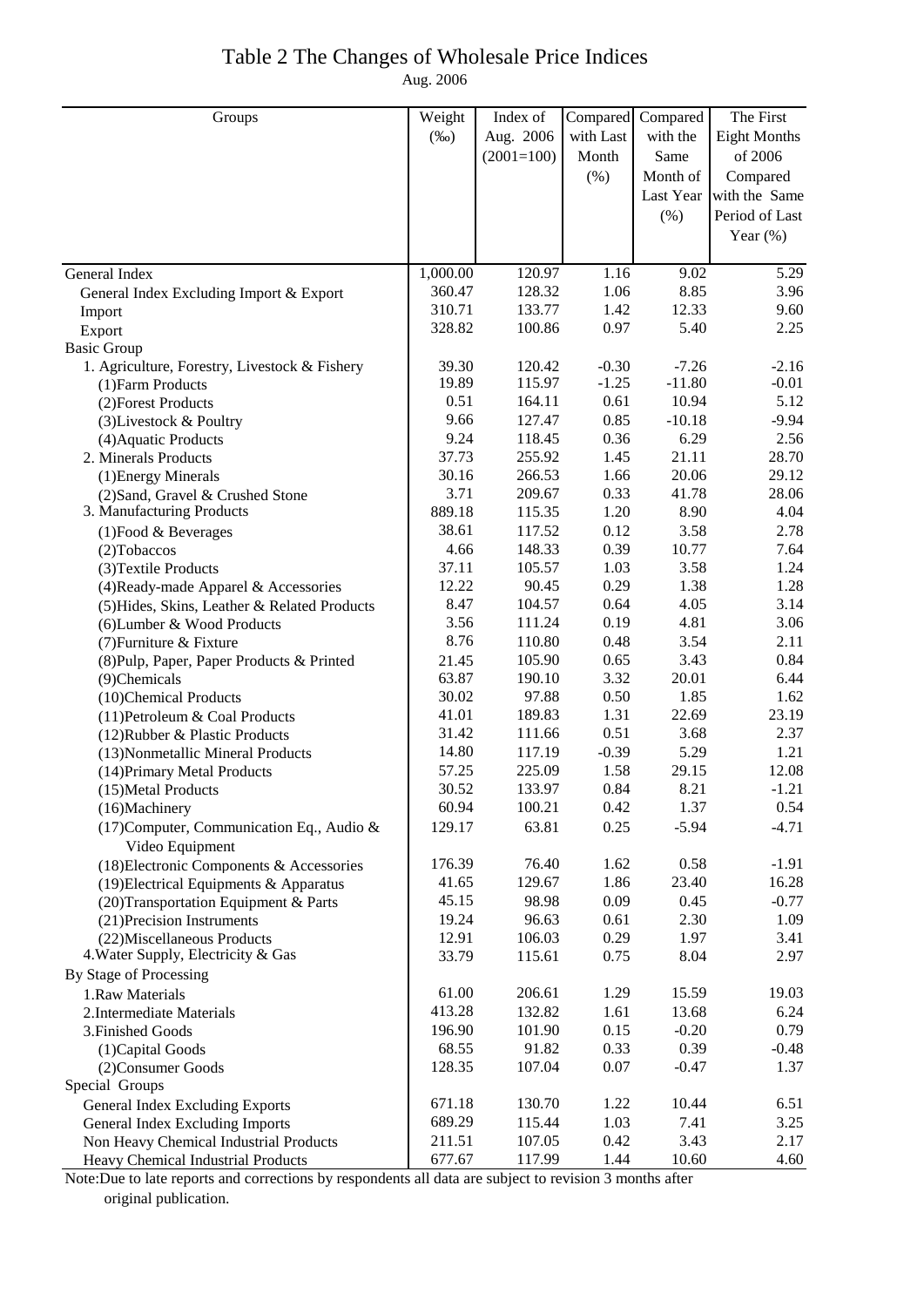# Table 3 The Changes of Import Price Indices

Aug. 2006

|                                                   | Weight   | Index of     | Compared  | Compared              | The First            |
|---------------------------------------------------|----------|--------------|-----------|-----------------------|----------------------|
|                                                   | $(\%0)$  | Aug. 2006    | with Last | with the              | <b>Eight Months</b>  |
|                                                   |          | $(2001=100)$ | Month     | Same                  | of 2006              |
| Groups                                            |          |              | (% )      | Month of<br>Last Year | Compared<br>with the |
|                                                   |          |              |           | $(\% )$               | Same Period          |
|                                                   |          |              |           |                       | of Last Year         |
|                                                   |          |              |           |                       | $(\% )$              |
| Basic Group (on N.T.D. Basis)                     |          |              |           |                       |                      |
| General Index                                     | 1,000.00 | 133.77       | 1.42      | 12.33                 | 9.60                 |
| 1. Animal, Vegetable Products & Prepared<br>Foods | 47.60    | 129.18       | 1.25      | 9.82                  | 4.79                 |
| 2. Mineral Products                               | 134.52   | 251.38       | 1.20      | 20.62                 | 29.05                |
| 3. Textiles & Textile Articles                    | 23.09    | 106.76       | 0.80      | 2.45                  | 1.90                 |
| 4. Wood, Paper, Pulp & Articles Thereof           | 25.78    | 121.60       | 0.75      | 7.52                  | 3.77                 |
| 5. Chemicals, Plastics, Rubber & Articles Thereof | 133.44   | 144.93       | 1.25      | 12.52                 | 4.65                 |
| 6. Primary Metals & Articles Thereof              | 76.14    | 243.15       | 2.26      | 43.15                 | 27.38                |
| 7. Machinery, Optical & Precision Instruments     | 166.08   | 96.28        | 0.42      | 0.38                  | $-0.99$              |
| 8. Electronic Machinery                           | 355.47   | 78.79        | 2.06      | $-0.28$               | $-2.73$              |
| 9. Transportation Equipment & Parts               | 20.86    | 96.95        | 0.31      | $-0.73$               | $-1.81$              |
| 10. Miscellaneous Products                        | 17.02    | 105.47       | 1.00      | 4.74                  | 3.40                 |
| Basic Group (on U.S.D. Basis)                     |          |              |           |                       |                      |
| General Index                                     | 1,000.00 | 137.80       | 0.92      | 9.92                  | 6.98                 |
| 1. Animal, Vegetable Products & Prepared<br>Foods | 47.60    | 133.16       | 0.75      | 7.48                  | 2.28                 |
| 2. Mineral Products                               | 134.52   | 258.88       | 0.70      | 18.05                 | 26.01                |
| 3. Textiles & Textile Articles                    | 23.09    | 109.98       | 0.33      | 0.26                  | $-0.52$              |
| 4. Wood, Paper, Pulp & Articles Thereof           | 25.78    | 125.25       | 0.26      | 5.22                  | 1.28                 |
| 5. Chemicals, Plastics, Rubber & Articles Thereof | 133.44   | 149.25       | 0.75      | 10.11                 | 2.13                 |
| 6. Primary Metals & Articles Thereof              | 76.14    | 250.45       | 1.76      | 40.10                 | 24.28                |
| 7. Machinery, Optical & Precision Instruments     | 166.08   | 99.18        | $-0.07$   | $-1.76$               | $-3.36$              |
| 8. Electronic Machinery                           | 355.47   | 81.15        | 1.56      | $-2.42$               | $-5.06$              |
| 9. Transportation Equipment & Parts               | 20.86    | 99.90        | $-0.17$   | $-2.83$               | $-4.15$              |
| 10. Miscellaneous Products                        | 17.02    | 108.68       | 0.51      | 2.52                  | 0.94                 |

Note:Due to late reports and corrections by respondents all data are subject to revision 3 months after original publication.